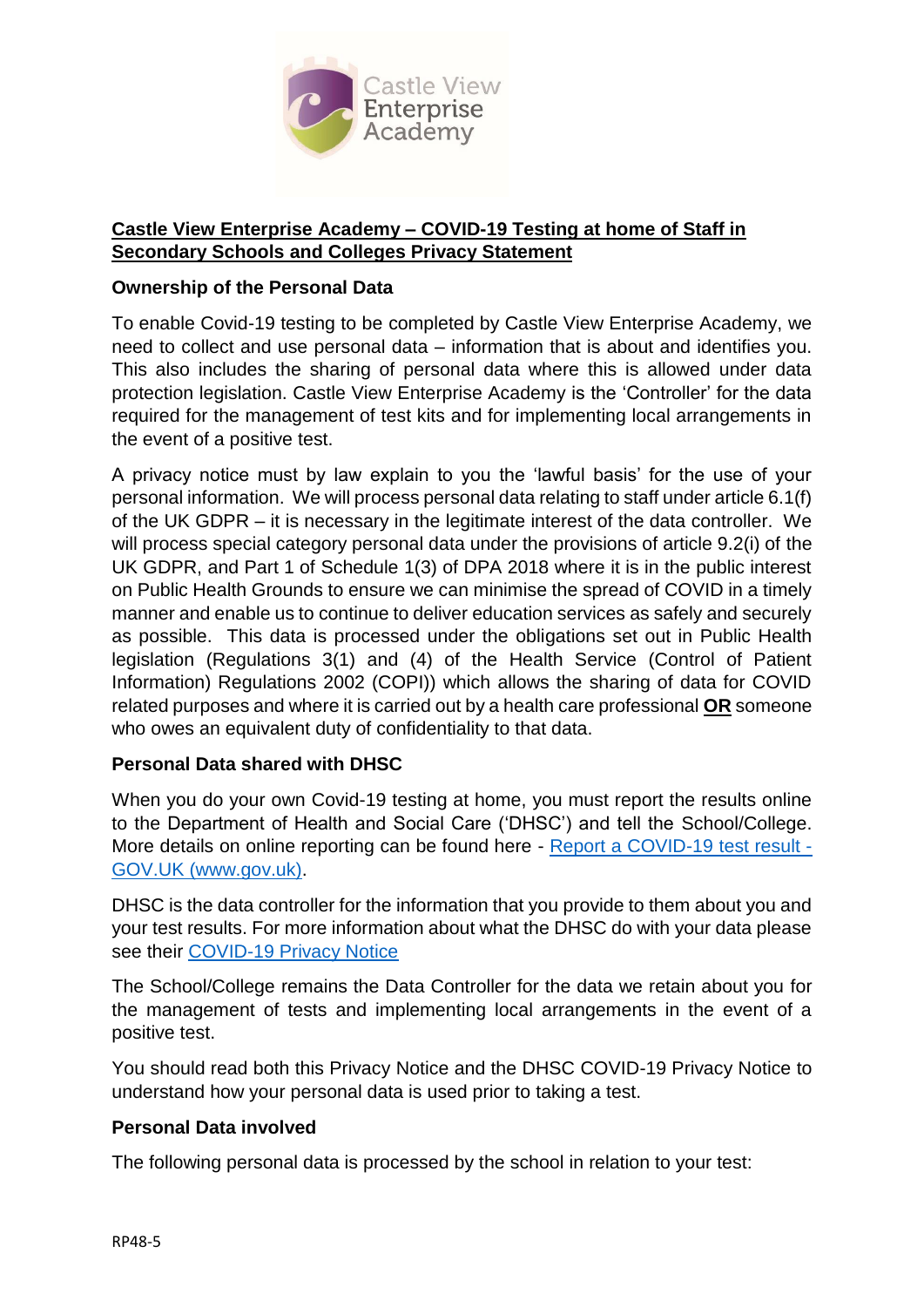- Name
- Unique code assigned to each individual test and which will become the primary reference number for the tests.
- Test result

# **Test Kit Log**

The Medicines and Healthcare products Regulatory Agency (MHRA) require that the School/College keep a test kit log for all tests that are provided for use at home. This is so you can be contacted in the event of a batch recall, investigations, or issuing of a safety notice. The information collected is:

- First name, last name, telephone number and email address
- Details of lot/batch number for the test kits you receive
- First name, last name of the operator distributing the Home Test Kits

For this Test Kit Log the School/College is acting as a 'processor' of DHSC and this information will be sent to DHSC as required. For more information about what DHSC do with your data please see their [COVID-19 Privacy Notice](https://www.gov.uk/government/publications/coronavirus-covid-19-testing-privacy-information)

# **How we store your personal information**

The School/College will keep the test kit log and may also record Personal Data about you in its internal COVID-19 results register (the School/College's COVID-19 results register will not be shared with DHSC). This information will be stored securely and with appropriate access controls. It will only be accessible to personnel involved in the management of tests and implementing local arrangements in the event of a positive test.

COVID-19 results register will be retained for a minimum of 14 days up to a month after the last entries are made by the school into them.

The School/College will retain its Test Kit Log for a maximum of 12 months from collection and will delete sooner if required to do so by DHSC.

DHSC will retain information for up to eight (8) years. For more information about what the DHSC do with your data please see their [COVID-19 Privacy Notice](https://www.gov.uk/government/publications/coronavirus-covid-19-testing-privacy-information)

# **How your personal data is used**

To contact you in relation to the Test Kit Log as explained above.

Also, the DHSC use information that is provided to them when test kits are registered and when test results are reported. This helps them to understand:

- Geographic and sector distribution of test kits
- Understand registration of test kits provided vs kits received
- How we might further encourage registration
- If there are any groups, we are currently not reaching out to (distribution of self-test kits)
- Ensuring equitable uptake (across under-represented groups) of test kits.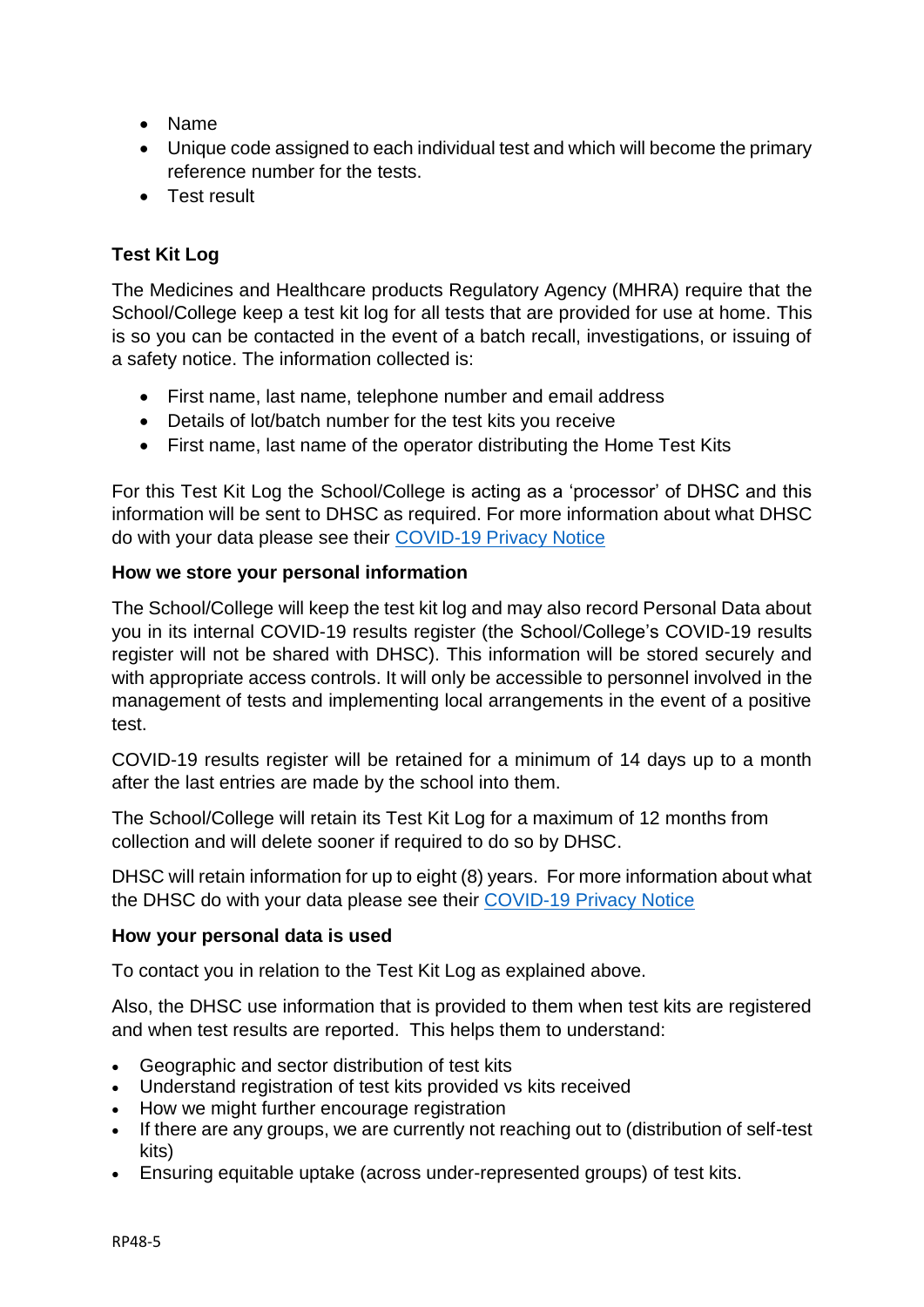# **Processing of Personal Data Relating to Positive test results**

We will use this information to enact our own COVID isolation and control processes without telling anyone who it is that has received the positive test.

For more information about what the DHSC do with your data please see their [COVID-19 Privacy Notice](https://www.gov.uk/government/publications/coronavirus-covid-19-testing-privacy-information)

### **Processing of Personal Data Relating to Negative and Void test results**

We will record a negative and void result for the purpose of stock controls of tests and general performance of the testing process.

### **Data Sharing Partners**

The personal data associated with test results will be shared with

- DHSC, NHS, Public Health England (PHE) to ensure that they can undertake the necessary Test and Trace activities and to conduct research and compile statistical information about Coronavirus.
- Your GP the NHS may share the information you provide with your GP to maintain your medical records and to offer support and guidance as necessary. Any data you provide to the [school/college] will not be shared with your GP.
- Local Government to undertake local public health duties and to record and analyse local spreads.

Personal Data in the [school/college's] test kit log will be shared with DHSC to identify which test kit has been given to which individual in the event of a product recall. The [school/college] will not share its internal COVID-19 results register with DHSC.

#### **Your Rights**

Under data protection law, you have rights including:

**Your right of access** - You have the right to ask us for copies of your personal information.

**Your right to rectification** - You have the right to ask us to rectify personal information you think is inaccurate. You also have the right to ask us to complete information you think is incomplete.

**Your right to erasure** - You have the right to ask us to erase your personal information in certain circumstances.

**Your right to restriction of processing** - You have the right to ask us to restrict the processing of your personal information in certain circumstances.